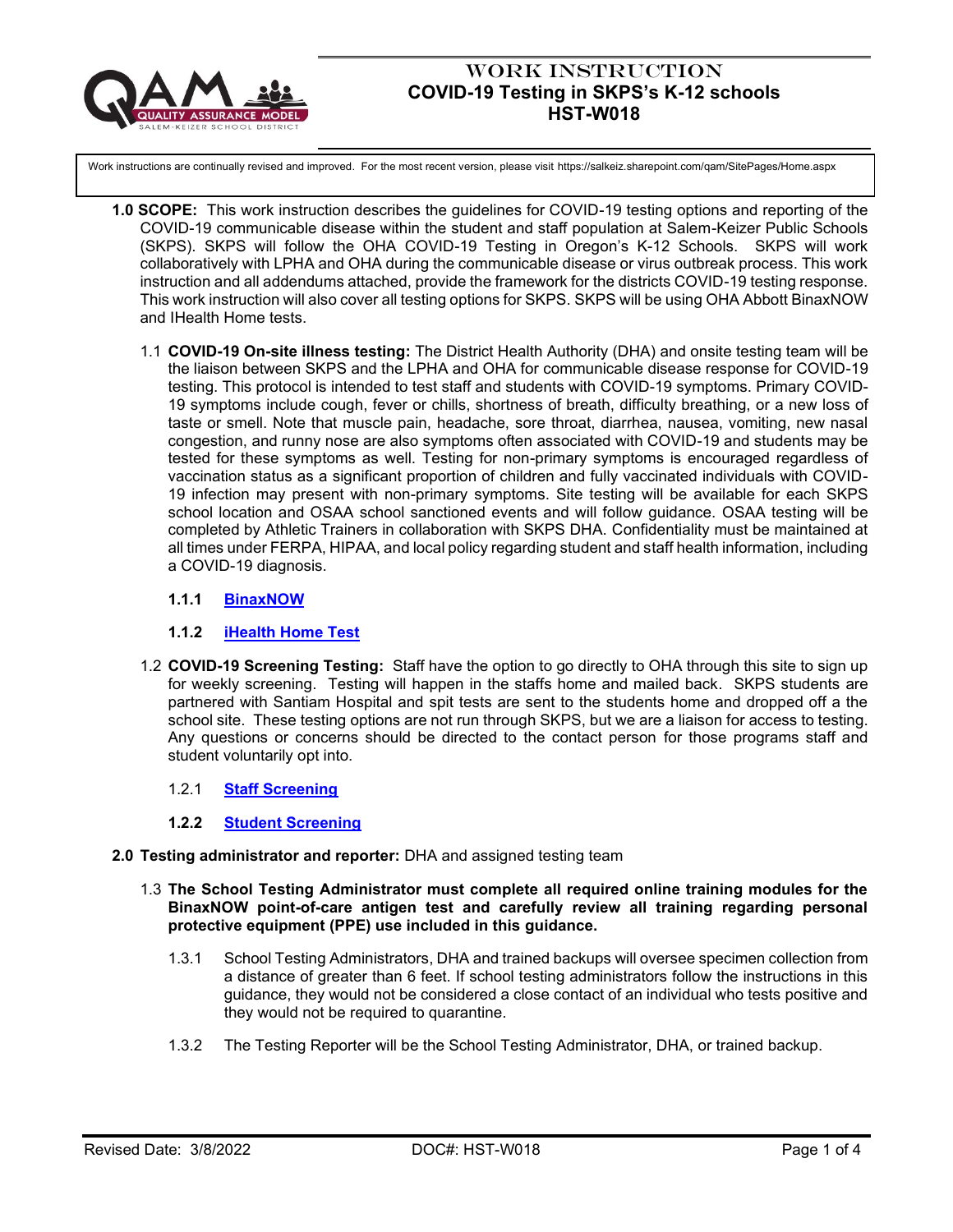

# Work Instruction **COVID-19 Testing in SKPS's K-12 schools HST-W018**

- 1.3.3 DHA Coordinator must notify OHA via email to schooltesting.covid@dhsoha.state.or.us regarding any changes made to the information provided on the initial registration form, including changes in school testing staff, adding additional staff, and ordering testing supplies.
- 1.4 **Training:** The Abbott BinaxNOW point-of-care antigen test produces a COVID-19 test result in 15 minutes. The test does not require a machine or device to operate and can be administered by DHA or trained backup and has completed all required training modules for the Abbott BinaxNOW point-of-care antigen test and carefully reviewed all training regarding personal protective equipment (PPE) use included in this guidance.
	- 1.4.1 The Abbott BinaxNOW training modules must be completed by the School Testing Administrator:
		- 1.4.1.1 [BinaxNOW COVID-19 Ag Card and NAVICA App Set-Up and Training | Abbott Point of](https://www.globalpointofcare.abbott/en/support/product-installation-training/navica-brand/navica-binaxnow-ag-training.html)  [Care Testing \(globalpointofcare.abbott\)](https://www.globalpointofcare.abbott/en/support/product-installation-training/navica-brand/navica-binaxnow-ag-training.html)
	- 1.4.2 Staff will carefully review all training regarding personal protective equipment (PPE):
		- 1.4.2.1 Propper putting on and taking off PPE**:** [OHA 3559 School Testing Admin Prep Step](https://sharedsystems.dhsoha.state.or.us/DHSForms/Served/le3559.pdf)  [\(state.or.us\)](https://sharedsystems.dhsoha.state.or.us/DHSForms/Served/le3559.pdf)
			- a) A disposable medical-grade surgical mask.
			- b) Reusable eye protection (goggles or face shield).
			- c) Disposable gloves.
			- d) Blood Borne Pathogen and biohazard.
- 1.5 **Testing:** The School Testing Administrator must follow the instructions provided in the Abbott BinaxNOW package insert regarding test storage, quality control, specimen collection and handling, and specimen disposal as detailed in 5.1.1. The Abbott BinaxNOW testing instructions detailed in this section must be followed exactly to ensure an accurate result.

# **1.5.1 [iHealth Home Test](https://nam02.safelinks.protection.outlook.com/?url=https%3A%2F%2Fihealthlabs.com%2F&data=04%7C01%7Cpeterson_jodi%40salkeiz.k12.or.us%7C3ac7b926429247e98edd08da0138b50a%7C4576c5d9511647a380c9cc3eee950210%7C0%7C0%7C637823640308974167%7CUnknown%7CTWFpbGZsb3d8eyJWIjoiMC4wLjAwMDAiLCJQIjoiV2luMzIiLCJBTiI6Ik1haWwiLCJXVCI6Mn0%3D%7C3000&sdata=f1OjWPhSZYSny8aMLYO8yhCWkpvBebugnJl0%2FLP2JnI%3D&reserved=0)**

- **1.5.2** [BinaxNOW™ COVID-19 Ag Card -](https://www.fda.gov/media/141570/download) Instructions for Use (fda.gov)
	- 1.5.2.1 Abbott BinaxNOW tests should only be used to test students with consent [\(HST-F016-](https://salkeiz.sharepoint.com/:b:/g/qam/EVwa6RDJWBpHly6y8OYGb58BaNZU_WrWSa_du0zWJev4fA) [COVID-19 Consent Form\)](https://salkeiz.sharepoint.com/:b:/g/qam/EVwa6RDJWBpHly6y8OYGb58BaNZU_WrWSa_du0zWJev4fA) on file or staff who agree to testing in the following scenarios:

## **2.0**

# 2.1.1 **When to offer test (BinaxNOW or iHealth):**

2.1.1.1 When a student or staff member develops symptoms of COVID-19 while at school. Symptoms include cough, fever (temperature of 100.4 degrees or higher) or chills, shortness of breath, difficulty breathing, or a new loss of taste or smell. Note that muscle pain, headache, sore throat, diarrhea, nausea, vomiting, new nasal congestion, and runny nose are also symptoms often associated with COVID-19. Any symptomatic student who is tested (even if they test negative) must leave school immediately and not return until allowed by the OHA Communicable Disease Exclusion Guidance. Students or staff with symptoms consistent with COVID-19 should not come to school for COVID-19 testing if symptoms develop while not at school. Under no circumstances should an individual with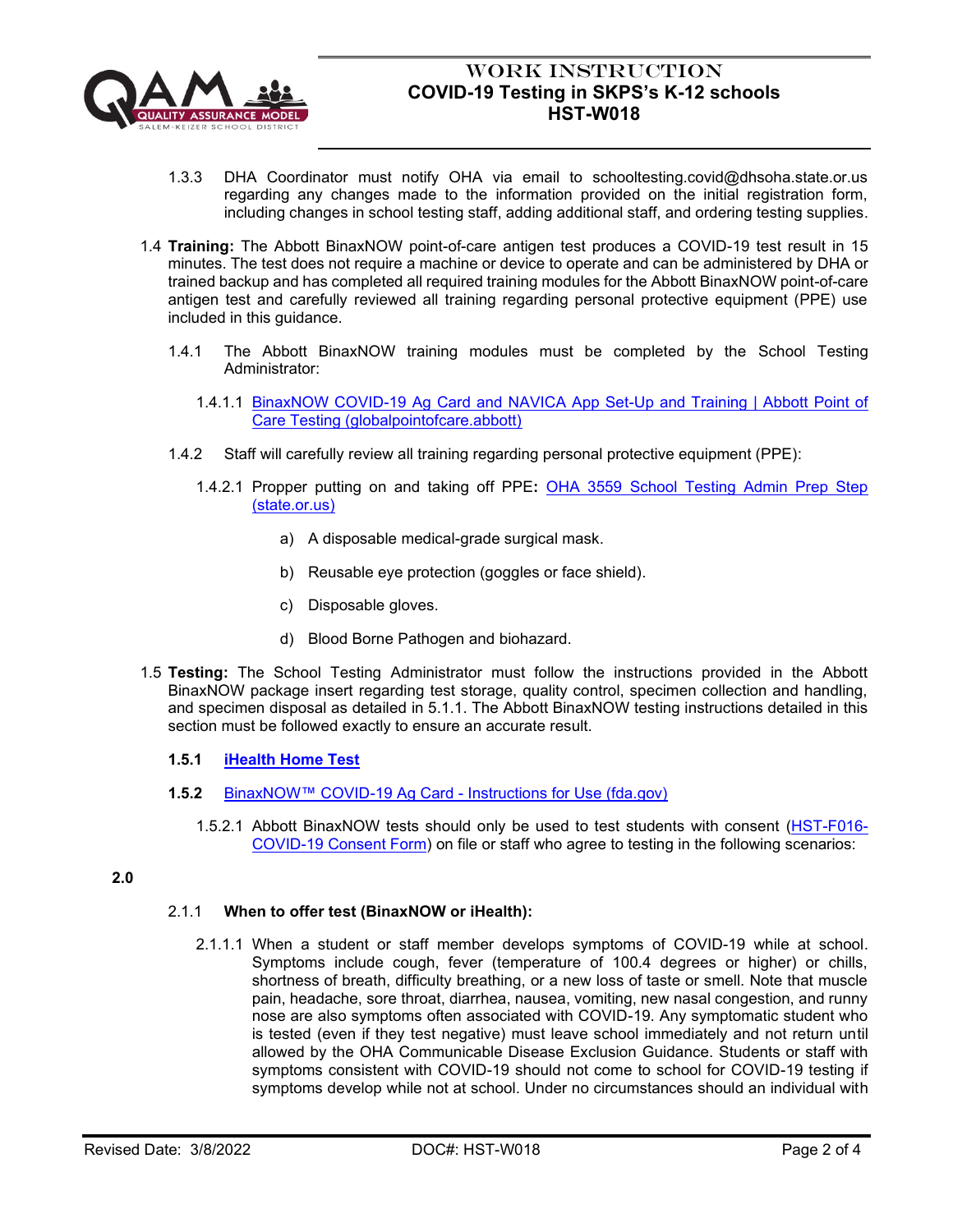

# Work Instruction **COVID-19 Testing in SKPS's K-12 schools HST-W018**

symptoms consistent with COVID-19 be asked to return to school specifically for testing alone.

- 2.1.2 All COVID-19 testing performed under this CLIA waiver must be performed in accordance with the procedures outlined in this guidance. Standing order and CLIA waiver will be maintained through OHA.
- 2.1.3 If a student or staff member is not able to self-collect the specimen under observation, the school testing administrator should refer the student or staff member to their healthcare provider for COVID-19 testing. Consider sending home iHealth Home Test.
- 2.2 **Reporting:** Student and staff positive test results will be reported to OHA via the reporting portal, as required under ORS 433.004 and ORS 433.008. Schools must train staff on confidentiality requirements under FERPA, HIPAA, and local policy regarding student and staff health information, including a COVID-19 diagnosis.
	- 2.2.1 Test result will also be logged into Synergy-Health-COVID-19 testing tab.
	- 2.2.2 All positive cases should be reported immediately to building nurse to preform further COVID-19 investigation. DHA is the liaison with the LPHA. DHA will activate the SKPS COVID-19 response team as needed.
	- 2.2.3 All students must have written consent (see Appendix C) [documented in Synergy](https://salkeiz.sharepoint.com/:b:/g/departments/StudentServices/EbRcXUaK4dBJjm5iZG4mU7QBMvZIUUbE88tA043FY_HrLg?e=hF2n3L) prior to BinaxNOW COVID-19 testing (iHealth Home Test does not need consent as completed at home).
- 2.3 **Test Results:** All COVID-19 tests are imperfect and false negative results may occur. A negative COVID-19 test result should never be interpreted as evidence that a student or staff member is not infected with COVID-19, especially when symptoms compatible with COVID-19 are present. Any symptomatic student who is tested (even if that test is negative) must leave school immediately and not return until allowed by the communicable disease guidance.
	- 2.3.1.1 Understanding Your Results
		- 2.3.1.1.1 [OHA 3560C Understanding your positive COVID-19 result](https://sharedsystems.dhsoha.state.or.us/DHSForms/Served/le3560C.pdf)
		- 2.3.1.1.2 [OHA 3560D Understanding your negative COVID-19 result](https://sharedsystems.dhsoha.state.or.us/DHSForms/Served/le3560D.pdf)

## **3.0 APPLICABILITY:**

3.1 DHA and backup testing team.

## **4.0 ADDENDUMS:**

4.1 [OHA 3560 COVID-19 Testing in Oregon's K-12 Schools \(state.or.us\)](https://sharedsystems.dhsoha.state.or.us/DHSForms/Served/le3560.pdf)

### **5.0 REVISION HISTORY:**

| Date      | Description              |
|-----------|--------------------------|
| 3/2/2021  | New work instruction     |
| 12/9/2021 | Updated Work instruction |
| 3/8/2022  | Updated work instruction |

### **6.0 APPROVAL AUTHORITY:**